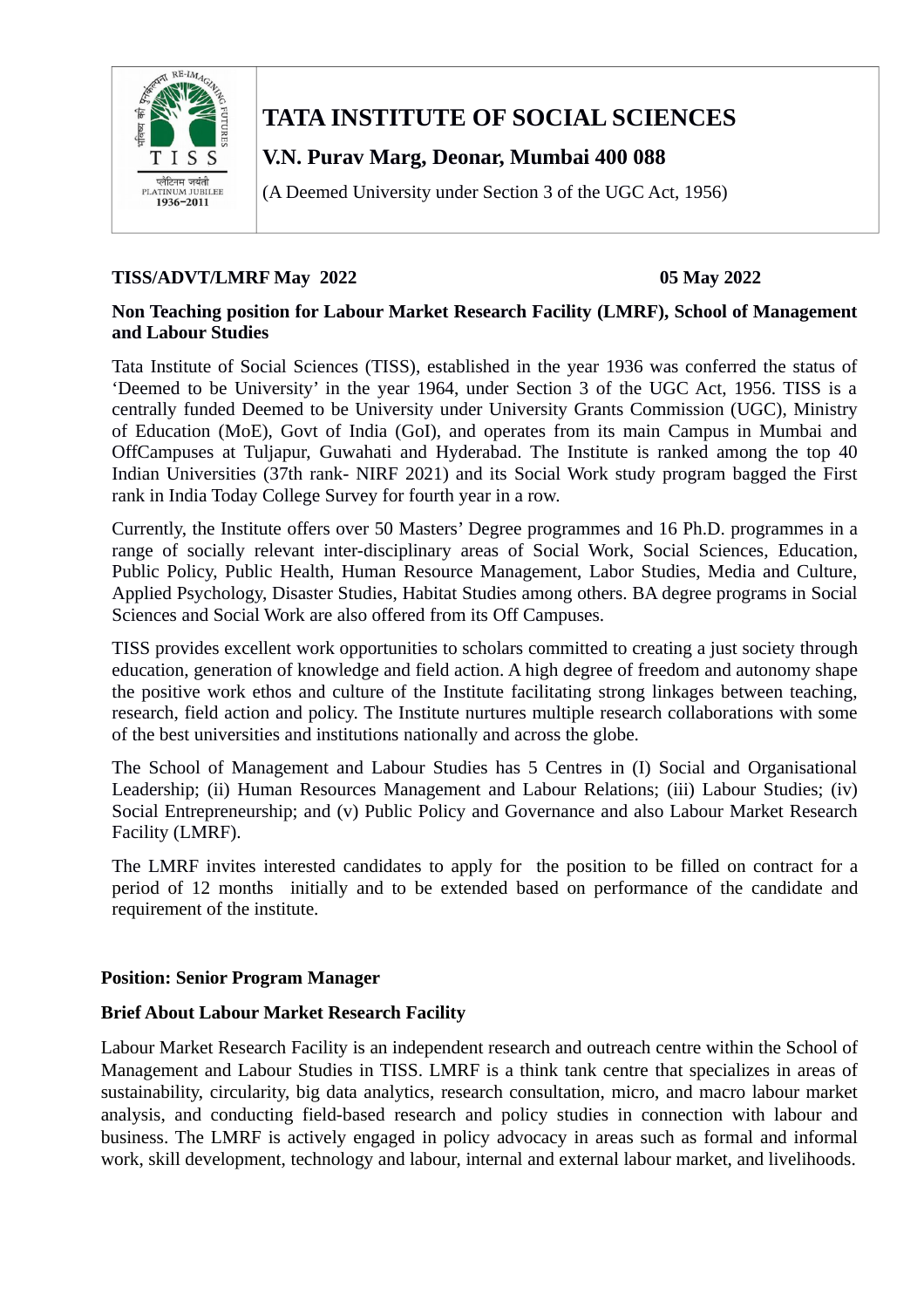Along with the research, consultancy, policy contributions LMRF anchors three academic programs

- 1. Executive Post Graduate Diploma in Analytics
- 2. MA/MSc in Analytics
- 3. BS in Analytics and Sustainable Studies
- 4. Faculty Development Programs

#### **Job Description:**

We are looking forward to a candidate

- Experienced in managing academic programs as well as research, development and consultancy initiatives of the centre.
- Proactive leadership in relationship management
- Excellent connection with business organisations, non-governmental and civil society organisations
- Ability to work in multiple teams of diverse expertise and coordinate with the institute and LMRF
- Ability to understand the administrative technicalities of the institute and collaborating organisations
- Basic understanding of Data Analytics and Sustainability concepts and the scope in terms of academic programs and research engagements
- Demonstrated capabilities of facilitating students' career advancement and placement processes.
- Basic understanding of the analytical platforms and their technical requirements
- Advanced operational knowledge in technical documentation processes and templates
- Expertise in coordinating virtual/ hybrid learning process and operational aspects of virtual learning platforms
- The working days will be Monday to Saturday

**Educational Qualifications:** Good academic record with at least 55% of the marks or an equivalent grade of 'B' in the 7 point scale with letter grades O, A, B, C, D, E and F at the Master's Degree in social sciences/ Management.

Minimum 10 years of experience in managing academic programs/projects

### **Remuneration:**

Consolidated Pay of INR 1,00,000/- (Rupees One Lakh) per month

## **General Conditions:**

- The Institute reserves the right to relax qualifications of the candidate based on the work experience and to relax age in the case of persons already holding comparable positions in a University/Research Institution of repute.
- The Institute reserves the right to invite persons for interview who may not have applied for as per the above procedure and not fill up the vacancy advertised.